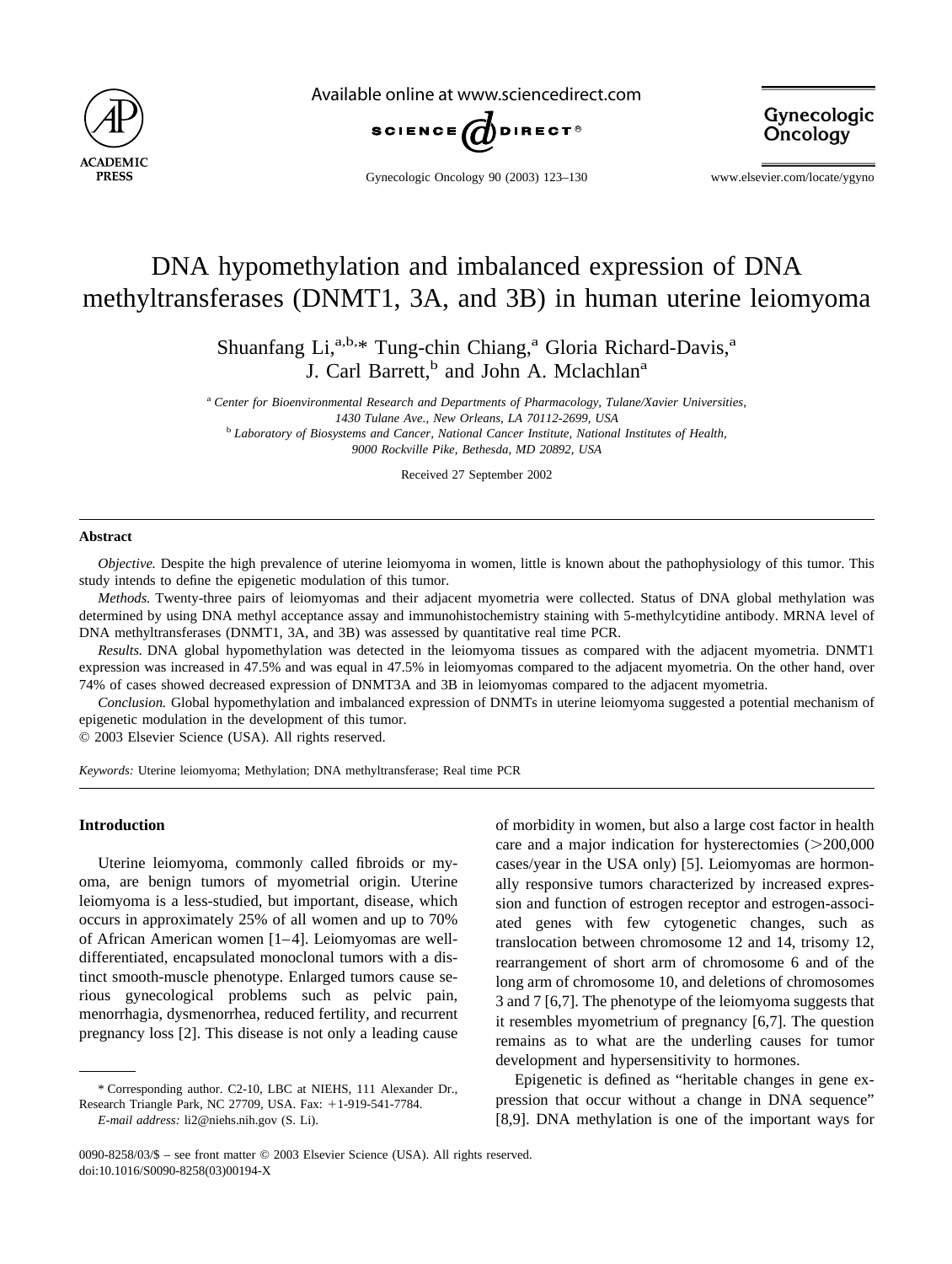epigenetic change to occur. DNA methylation occurs in CpG dinucleotides that are clustered frequently in regions of about 1–2 kb in length, called CpG islands, in or near the promoter and first exon regions of genes [\[10,11\]](#page-6-0). The mechanism of DNA methylation is not clear. Studies have focused on the role of different DNA methyltransferases, which transfer methyl groups from *S*-adenosylmethionines to C5 positions of cytosines. There are several different DNA methyltransferases, DNMT1, 2, 3A, 3B, and DNMT3L. DNMT1 is believed to be the "maintenance" enzyme, which maintains the methylation pattern during DNA replication [\[12,13\],](#page-6-0) but is also believed to be involved in de novo DNA methylation [\[14\]](#page-6-0). DNMT2 conatins similar motifs of all other DNMTs, but dose not have methyltransferase activity in vitro [\[15\]](#page-6-0). The biological role of DNMT2 is unclear. DNMT3A/3B are known as de novo methyltransferases and have preferred target sites, which are different from DNMT1 [\[16,17\].](#page-6-0) DNMT3L does not have similar catalytic domain of other DNMTs nor any methyltransferase activity [\[18\]](#page-6-0).

It is not clearly known how DNMTs silence gene expression. There are two widely accepted models: the first is that methylated DNA recruits methyl-CpG-binding protein (MBP) followed by recruiting of histone deacetylase (HDAC), which causes chromatin remodeling, and results in gene silencing [\[19\]](#page-6-0). The other model is that HDAC remodels chromatin first and allows DNMT1 to add methyl groups [\[20,21\].](#page-6-0) Both models indicated that DNA methyltransferases and histone deacetylase work together to silence gene expression. The noncatalytic domain of DNMT1 was further proven to be associated with the catalytic domain of HDAC1 directly [\[20\].](#page-6-0) In addition, the noncatalytic domain of DNMT3A is associated with HDAC1 and works as a transcriptional corepressor, which binds to RP58, a gene-specific transcriptional repressor. Thus, the association of RP58 and DNMT3A leads to silencing of specific genes which do not need the function of methyltransferase [\[22\].](#page-6-0) Alteration of methylation was considered an early event in carcinogenesis [\[10,11\].](#page-6-0) Previous work from our laboratory demonstrated that developmental estrogen exposure resulted in a permanant change in methylation status of an estrogen-responsive lactoferrin transferase gene [\[23\].](#page-6-0)

Development of uterine leiomyoma is associated with estrogen exposure. Because of its benign, well-differentiated phenotype with few genetic changes, it is possible that the development of this tumor is modulated by epigenetic events. In this study, global DNA methylation and expression of different DNA methyltransferases, DNMT1, DNMT3A, and DNMT3B, were compared in uterine leiomyoma and adjacent myometrium from the same patient. Our results show global hypomethylation and differential expression of different DNMTs in leiomyoma tissues, suggesting a potential mechanism of epigenetic modulation in the development of this tumor.

#### **Materials and methods**

# *Tissue samples*

Leiomyomas were obtained from 23 patients with leiomyoma undergoing hysterectomies at Tulane University Hospital and Clinics. Adjacent uterine myometria, 0.5–1 cm from the leiomyoma, were obtained from the same patient to serve as a control (designated as "normal"). There were 16 African American, 5 Caucasian, and 2 Hispanic women in this study. All the patients were premenopausal. Pathologically, of the 23 cases, 21 were usual leiomyoma and 2 were cellular leiomyoma. Leiomyoma samples with degenerative changes were excluded in this study.

## *DNA extraction and methyl acceptance assay*

DNA was isolated from the uterine leiomyoma or myometrium using the QIAmp DNA Mini Kit (Qiagen, Valencia, CA) as per the manufacturer's protocol. Purified genomic DNA  $(1 \mu g)$  was used for measurement of DNA methylation status by methyl acceptance assay. DNA was incubated with 3 units of *Sss*I methylase (New England Biolabs Inc., Beverly, MA) and  $1 \mu M$ <sup>3</sup>H-labeled *S*-adenosyl-L-methionine (79 Ci/mmol: SAM), 10 mM EDTA, 5 mM DTT, and 100 mM Tris–HCl (pH 8.2). The total volume of the mixture was 30  $\mu$ l and it was incubated for 1 h at 37°C. The reaction was stopped by chilling on ice, and then 15  $\mu$ l of reaction mixture was transferred onto DE 81 filter paper. The filter papers were washed by 0.5 M sodium phosphate buffer (pH 7.0) twice, followed by 70% ethanol and 100% ethanol and then air dried. The dried filter was transferred in 5 ml of scintillation fluid vial and radioactivity was measured by using a Beckman LS 9800 liquid scintillation system.

#### *RNA extraction and reverse transcription*

RNA was extracted using the Ultraspec RNA isolation kit (Biotecx Lab, TX). Reverse transcription reactions were carried out using the Gene Amp RNA PCR kit (Applied Biosystems, Branchburg, NJ). RNA  $(10 \mu g)$  from each sample was annealed with oligo dT primers at 70°C for 3 min and kept in 4°C. Extension reactions contained 5 mM  $MgCl<sub>2</sub>$ , 1 × PCR buffer II (50 mM KCl, 10 mM Tris–HCl, pH 8.3), 125  $\mu$ M dATP, dGTP, dCTP, and dTTP, 40 units of RNase inhibitors, 5 mM DTT, and 100 units of MuLV reverse transcriptase and annealing mixture in a final volume of 40  $\mu$ l. The extension reaction was held in 42 $\degree$ C for 90 min and followed by 70°C for 10 min. The cDNA pool was stored at  $-70^{\circ}$ C for the next PCR reactions.

### *Quantitative real time PCR*

PCR was performed and analyzed using an iCycler iQ Real Time PCR detection system (Biorad, Hercules, CA).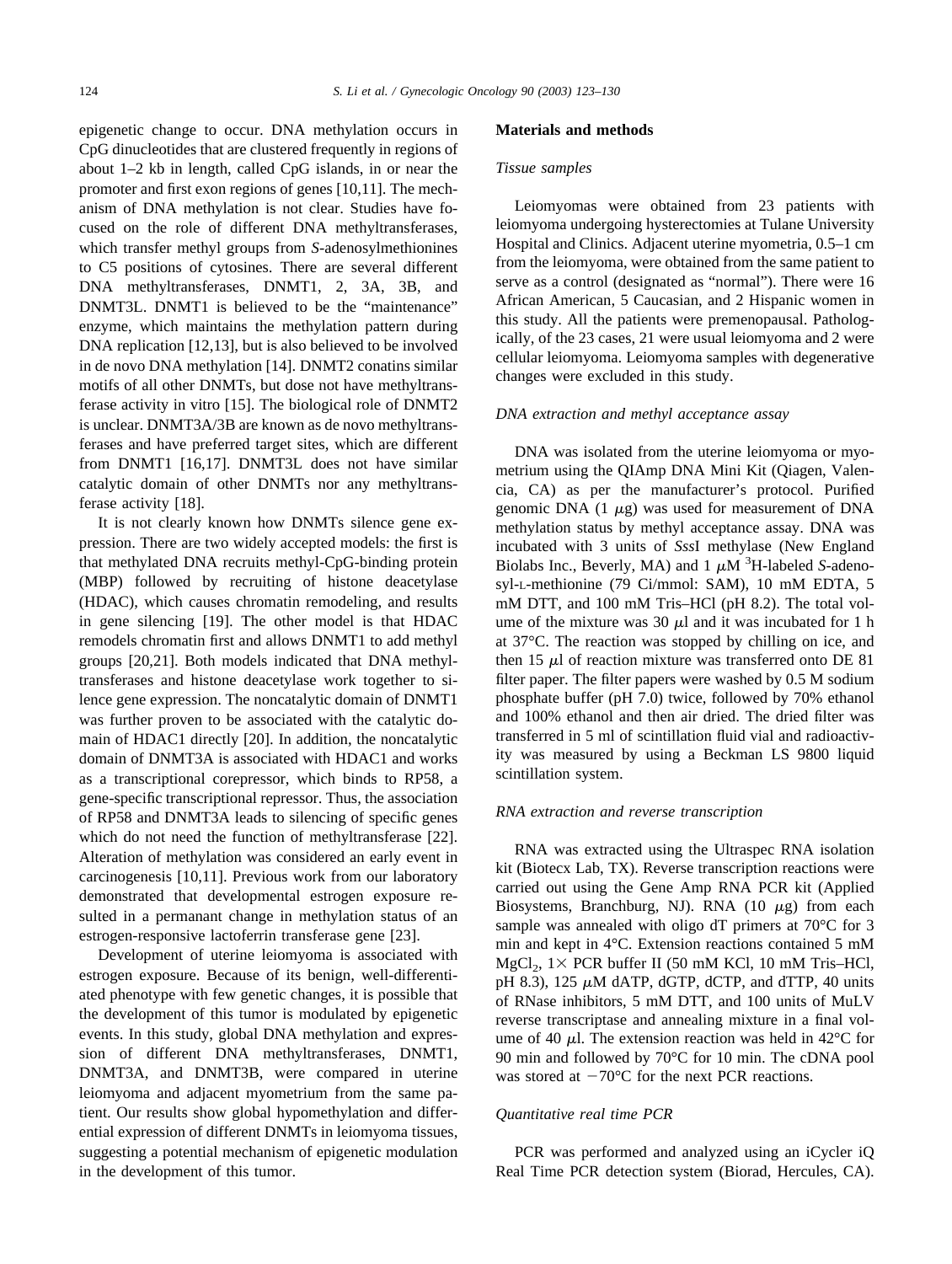<span id="page-2-0"></span>

| Table 1                                                         |  |
|-----------------------------------------------------------------|--|
| Primers, probes, and mean $\Delta C_{\rm T}$ of DNMTs and GAPDH |  |

| Gene         | Primers and probes $(5'$ to $3')$ | Amplicon size (bp) | Amplification<br>efficiency | $r^2$ | Mean $\Delta C_{\rm T}$ |
|--------------|-----------------------------------|--------------------|-----------------------------|-------|-------------------------|
| <b>GAPDH</b> | F:CCCATGTTCGTCATGGGTGT            | 145                | 0.92                        | 0.99  | N/A                     |
|              | R:TGGTCATGAGTCCTTCCACGATA         |                    |                             |       |                         |
|              | P:CTGCACCACCAACTGCTTAG            |                    |                             |       |                         |
| DNMT1        | F:GTTCTTCCTCCTGGAGAATGTCA         | 138                | 0.87                        | 0.96  | $9 \pm 0.36$            |
|              | R:GGGCCACGCCGTACTG                |                    |                             |       |                         |
|              | P:TTGTCTCCTTCAAGCGCTCCATGGTC      |                    |                             |       |                         |
| DNMT3A       | F:CCTGTGGGAGCCTCAATGTTA           | 72                 | 1.0                         | 0.98  | $3 \pm 0.62$            |
|              | R:TTCTTGCAGTTTTGGCACATTC          |                    |                             |       |                         |
|              | P:CCTGGAACACCCCCTCTTCGTTGG        |                    |                             |       |                         |
| DNMT3B       | F:GACTCGAAGACGCACAGCTG            | 97                 | 1.0                         | 0.98  | $3 \pm 0.67$            |
|              | R:CTCGGTCTTTGCCGTTGTTATAG         |                    |                             |       |                         |
|              | P:AGCCACCTCTGACTACTGCCCCGC        |                    |                             |       |                         |
|              |                                   |                    |                             |       |                         |

*Note.* F, forward primer; R, reverse primer; P, probe.  $r^2$ , correlation of three replicates of each data point in the efficiency calculation. Mean  $\Delta C_T = C_T$ DNMTs –  $C_{\text{T GAPDH}}$ . The mean  $\Delta C_{\text{T}}$ 's were derived from the average of 42 samples (20 from tumor and 22 from matched adjacent myometria) for each DNMT. Data are presented as means  $\pm$  SE.

The sequences of primers and probes are listed in Table 1. All probes and primers were synthesized by IDT (Coralville, IA). Each intact fluorescent probe contained one reporter dye, 6-carboxyfluroescein (FAM), at the 5' end and one quencher dye, Black Hole quencher (BHQ), at the 3 end. During PCR cycles, Taq DNA polymerase, which also functioned as a 5' exonuclease, cleaved quencher dye away from the probe that resulted in increased reporter fluorescence. The fluorescence intensity was detected with a CCD detector of iCycler (Biorad). The intensity was proportional to the amount of PCR products generated. Threshold cycle,  $C_T$ , was assigned to each sample when the fluorescent intensity exceeded 10 times the standard deviation of the baseline fluorescence threshold. Final quantification was done using the comparative  $C_T$  method and expressed as *n*-fold difference between tumor and normal.

PCR reactions were carried out in triplicate by adding 10  $\mu$ l of 0.1 \times (for DNMT1) or 0.05 \times (for DNMT3A, 3B, and glyceraldehyde phosphate-3-dehydrogenase/GAPDH) diluted cDNA into 40  $\mu$ l of PCR mixture. For amplification of DNMTs, the PCR mixture contained  $1 \times PCR$  buffer II (50) mM KCl, 10 mM Tris–HCl, pH8.3), 5.5 mM  $MgCl_2$ , 0.6 mM dNTP mixture (Roche, CA), 800 to 1100 nM of each DNMT primer, 160 nM of each fluorescent probe, and 2.5 units of AmpliTaq Gold DNA polymerase. For amplification of the housekeeping gene, GAPDH, the PCR mixture contained  $1 \times$  PCR buffer II (50 mM KCl, 10 mM Tris– HCl, pH8.3), 5 mM  $MgCl<sub>2</sub>$ , 0.24 mM dNTP mixture (Roche, Foster City, CA), 350 nM of each primer, 80 nM fluorescent probe, and 2.5 units of AmpliTaq Gold DNA polymerase. PCR reactions were performed on a DNA thermal cycler, iCycler (Biorad). The reaction condition was 10 min at 95°C, 45 cycles of 15 s at 95°C, and 60 s at 60°C.

Single bands from PCR reactions of DNMT1, 3A, 3B, and GAPDH were cloned using a TA cloning kit from Invitrogen (Carlsbad, CA) and followed by sequence analysis. Selected clones with correct sequence of DNMTs and GAPDH were used as internal standards to verify plate-toplate consistency. To avoid further differences between each run of PCR, tumor and normal tissues from the same patient were amplified on the same 96-well plate. Therefore, each set of PCR contains four different kinds of reaction mixture for four genes (DNMT1, 3A, 3B, and GAPDH) to amplify two pairs of cDNA from tumor and normal tissues of the same patient, as well as DNA clones of DNMT1, 3A, 3B, and GAPDH. All reactions were triplicate and randomly assigned on different wells of each plate.

The final threshold was adjusted in the exponential phase of amplification to have similar  $C_T$  of internal standards from different plates of reactions. The  $C<sub>T</sub>$  of each sample, after being adjusted with the final threshold, was subtracted from the  $C_T$  of GAPDH to derive  $\Delta C_T$ . The  $\Delta C_T$  of tumor was compared to the  $\Delta C_T$  of normal tissue and the difference was assigned as  $\Delta \Delta C_T$ . The relative level of expression of each DNMT between tumor and normal tissue was then calculated as  $2^{-\Delta\Delta CT}$ .

Four serial 10-fold dilutions of one tumor cDNA were amplified in triplicate to build up efficiency and standard curves of DNMTs and GAPDH. Standard curves were constructed by plotting measured  $C<sub>T</sub>$  versus the logarithm of the initial amount of cDNA. Efficiency curves were built by plotting the increases of  $C<sub>T</sub>$  after each 1:10 dilution vs the expected  $C_T$ .

#### *Immunohistochemistry*

Immunohistochemistry was used to assess the methylation status of the leiomyoma and the adjacent myometria. Paraffin-embedded, 4% formalin-fixed histological sections were made in 4  $\mu$ m thickness. The sections were deparaffinized in xylene, and heated in 0.01 M citrate buffer for 15 min in a microwave oven. Then the slides were incubated in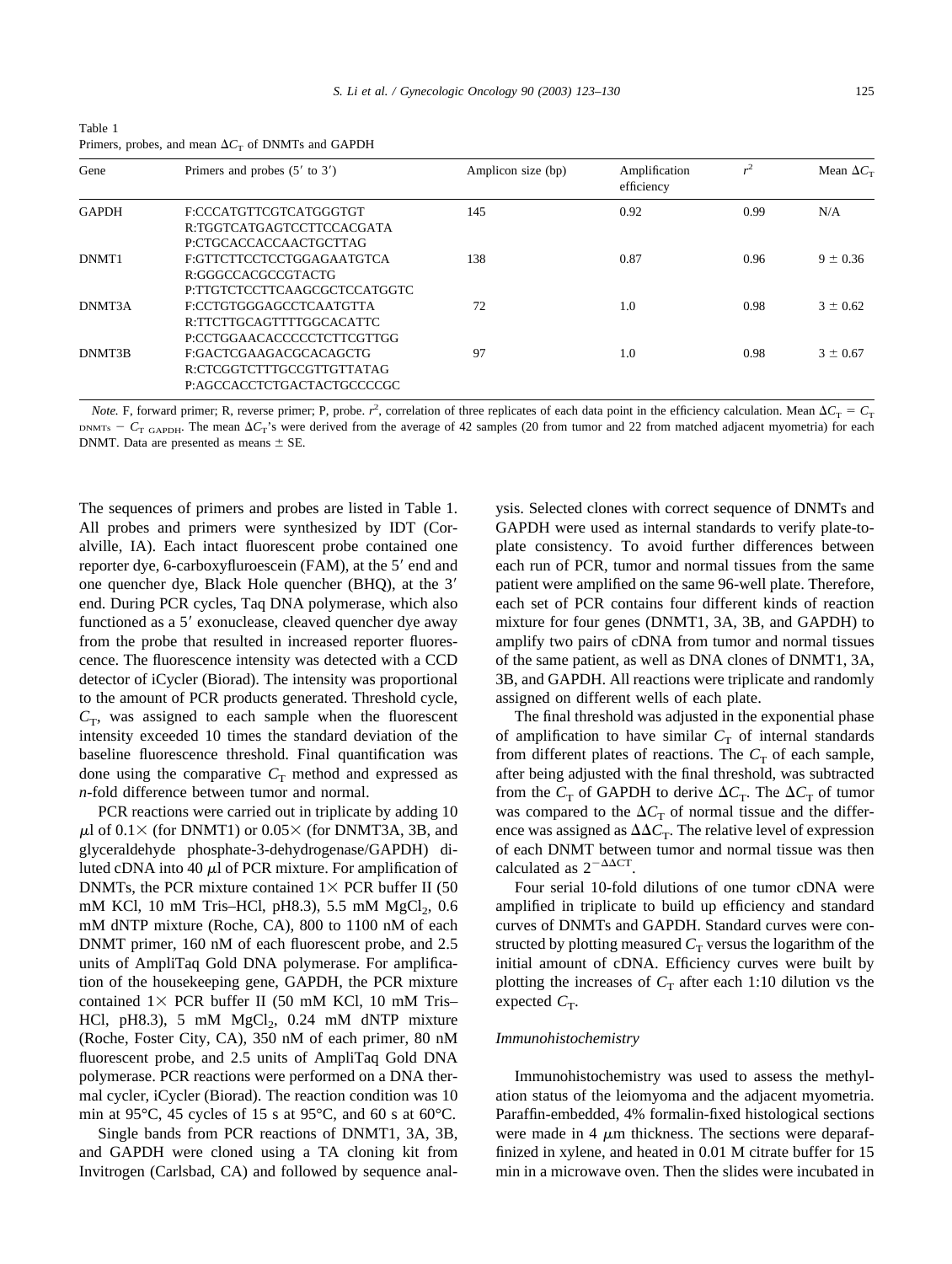<span id="page-3-0"></span>

Fig. 1. Global DNA methylation measured by methyl-acceptance assay. Level of DNA methylation was determined using the in vitro methyl acceptance capacity assay and measured as DPM  $[methyl<sup>3</sup>H] SAM/1$   $\mu$ g DNA. The capacity of genomic DNA to accept radiolabeled methyl groups is inversely proportional to the level of DNA methylation.

methanol containing 0.3% hydrogen peroxide for 30 min to block endogenous peroxidase. Nonspecific binding was blocked with 10% normal goat serum for 30 min. Slides were incubated overnight at 4°C with monoclonal mouse antibodies against 5-methylcytidine (Eurogentec, Belgium,  $4\mu$ g/ml) or control serum. After incubation with the primary antibodies, slides were washed and followed by applying secondary antibody (biotinylated rabbit anti-mouse; Vector Elite Kit) for 30 min at room temperature. After a quick rinse, the slides were incubated for an additional 30 min at room temperature with the ABC Elite complex (Vector Elite Kit). The slides were then incubated with chromagen-substrate reagent 3, 3-diaminobenzidine (DAKO, Capinteria, CA) for 5 min at room temperature in the dark. All slides were counterstained in Harris' hematoxylin (Fisher, Pittsburgh, PA). Grading of immunohistochemistry slides was done using the quick score method [\[24\].](#page-6-0) In brief, this method evaluates both the average intensity of staining and the proportion of malignant cells staining. The average intensity was graded on a scale of 0 to 3 while the proportion of cells staining for each of the antigens was graded on a scale of 1 to 6. The two scores are multiplied to arrive at a quick score.

## **Results and discussion**

## *Global hypomethylation of leiomyoma*

DNA methyl acceptance assay reflects the capacity of genomic DNA to accept radiolabeled methyl groups in a methylase reaction mixture and is inversely proportional to the level of DNA methylation [\[25\]](#page-6-0). With this assay, our results showed that the incorporation ability of methyl donors was significantly higher in leiomyoma than that of the matched myometrium (Fig. 1). Thus, uterine leiomyomas are hypomethylated when compared to the normal myometria. Immunohistochemical staining with monoclonal 5-methylcytidine antibody was also used to assess the global methylation. This antibody binds with the modified 5-methylcytidine but not the nonmodified 5-cytidine. The staining was localized in nuclei of smooth muscle and vascular cells (Fig. 2A and B). The staining distribution was heterogeneous in both the leiomyoma and the myometrium; some cells showed strong staining, and some showed weak



Fig. 2. Immunohistochemical staining of 5-methylcytidine in human uterine leiomyoma and adjacent myometrium. (A) Myometrium; (B) leiomyoma. (C) Quantitative staining intensity by quick score method. Quick score  $=$  intensity score  $\times$  distribution score.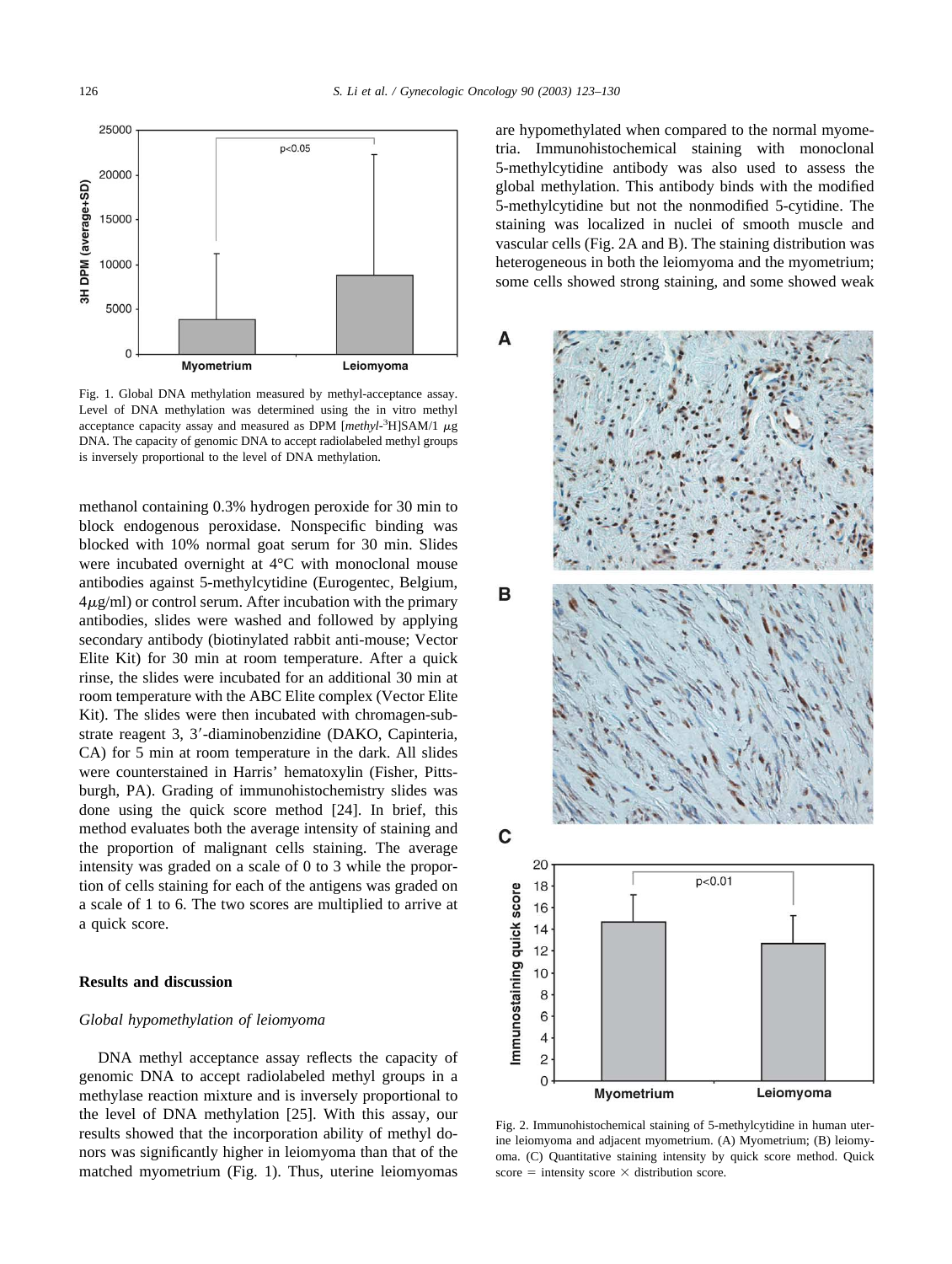

Fig. 3. Representative amplification plot of real time PCR after serial dilution from  $1 \times$  to 200 $\times$  (left to right).  $C_T$  is defined as the cycle threshold in which the fluorescent signal is higher than the selected threshold (indicated by the red line).

or undetectable staining. This reflected the diversity of methylation status in different cells. Using a quick score method, a semiquantitative intensity was achieved. The quick score was significantly lower in leiomyoma than that of the myometrium ([Fig. 2C\)](#page-3-0). This confirmed our result demonstrated by methyl acceptance assay that leiomyoma was hypomethylated as compared to the homogeneous myometrium.

It is very common that the level of the global methylation in tumor cells is lower than that in normal cells [\[26,27\].](#page-6-0) However, whether this hypomethylation is involved in tumor initiation or growth is unclear. While hypermethylation of a gene promoter usually leads to silencing gene expression, hypomethylation usually induces gene expression. Therefore, it is reasonable to postulate that global hypomethylation may contribute to the elevated estrogen-associated gene expression in the leiomyoma. Estrogen receptors and growth factors such as insulin-like growth factor (IGF) and epithelial growth factor (EGF) were found overexpressed in leiomyoma [\[6,28–30\].](#page-6-0) It is of great interest to know the association between hypomethylation and elevated expression of estrogen receptors and growth factors in the leiomyoma. On the other hand, hypermethylation of tumor suppressor genes such as p53, p16, and E-cadherin are frequently seen in tumor progression even if global hypomethylation existed in the tumors [\[10,11,31\]](#page-6-0). In fact, using a PCR-based method, methylation-sensitive restriction fingerprint (MSRF), we screened two hypermethylated fragments in human leiomyoma (NCBI access No. AZ081761 and No. AZ081762) [\[28\]](#page-6-0). Hence, imbalanced methylation status, i.e., coexistence of global hypomethylation and local gene-specific hypermethylation, may exist in leiomyoma.

#### *Validation of real time PCR*

The PCR amplification products of DNMT genes and internal control, GAPDH, revealed one single band at the expected molecular weight (data not shown). The PCR products were further sequence confirmed. The measured fluorescent signal showed typical PCR profiles: the signal remains low at early cycles followed by exponential increase and reached plateau phase at high cycle numbers (Fig. 3). The linear correlation between the  $C_T$  values and the initial amount of cDNA, diluted up to 1000-fold, confirmed the accuracy of the method in a wide detection range. The amplification efficiency of each gene is similar  $(r^2)$ 0.968) ([Table 1](#page-2-0)). Thus, the primers/probes were optimal for quantitative analysis of DNMTs in real time PCR.

## *Differential expression of DNMT1 relative to DNMT3A and 3B in uterine tissues*

The expression level of DNMT1 is relatively lower than that of DNMT 3A and 3B in both leiomyoma and myometrium. The mean  $C_T$  values yield in DNMT1 amplifications was 9  $\pm$  0.36, 6  $C_T$  greater than the yields in DNMT3A and 3B amplifications (3  $\pm$  0.62 and 3  $\pm$  0.67 respectively, [Table 1](#page-2-0)). Thus, the expression level of DNMT1 was lower than that of DNMT3A and 3B. This result is different from the known expression pattern of DNMTs in other tumor tissues, where higher or equal DNMT1 expression to DNMT3A and 3B has been observed [\[32\]](#page-7-0). The same set of primers and probes of DNMTs and GAPDH were tested using RNA from the Ishikawa cell line, derived from endometrial carcinoma. The expression level of DNMT1 achieved in this cell line was equal to DNMT3A and is 30 times higher than that of DNMT3B (data not shown). Thus,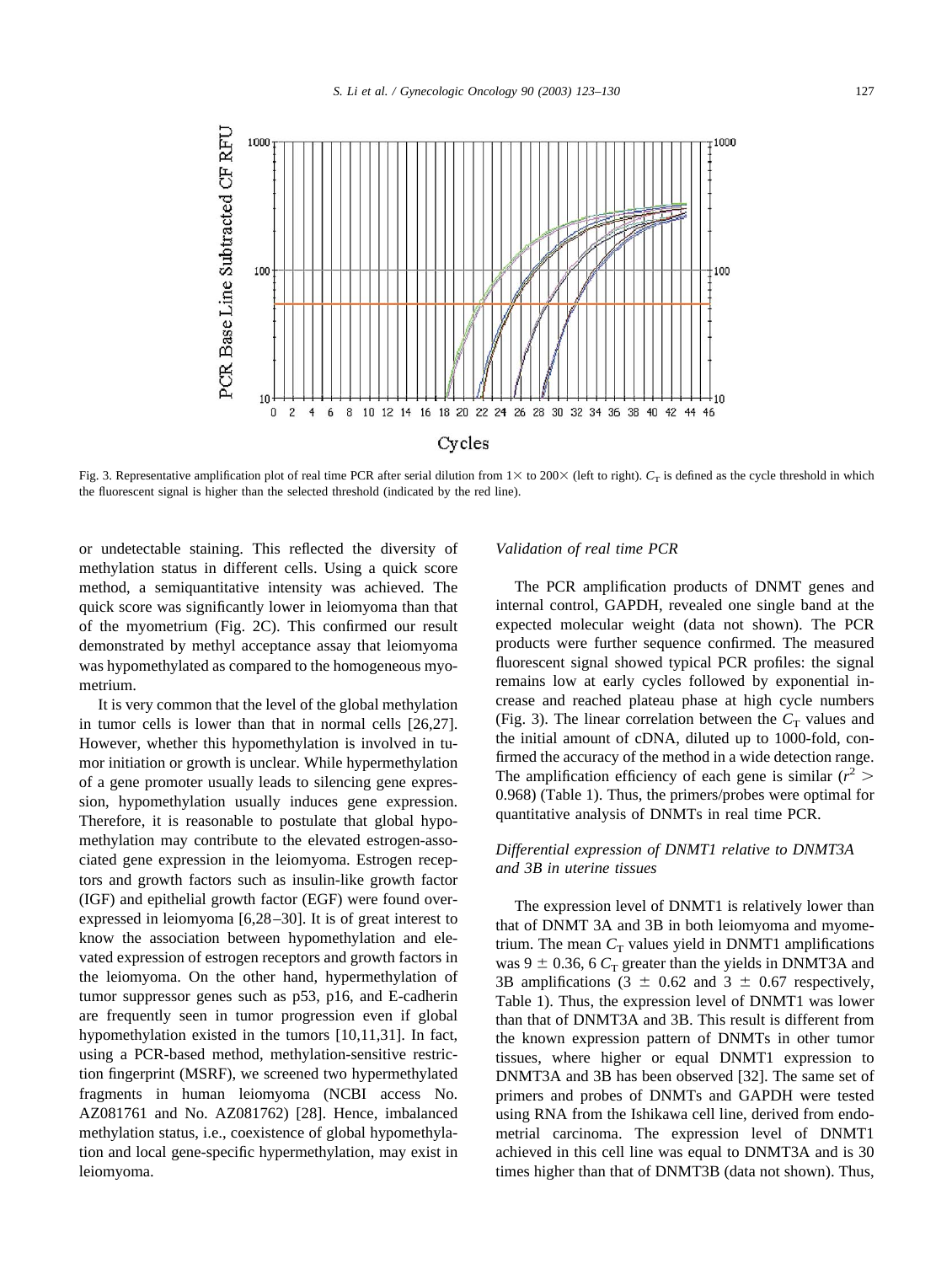Table 2

|                   | Tumor/control   |                        | DNMT1        |      | DNMT3A       |      | DNMT3B       |               |
|-------------------|-----------------|------------------------|--------------|------|--------------|------|--------------|---------------|
|                   | Relative value  | $(2^{-\Delta\Delta}C)$ | No. of cases | %    | No. of cases | $\%$ | No. of cases | $\frac{0}{0}$ |
| Tumor < control   | Less than $1/4$ | $(<,2^{-2})$           |              | 5%   | 17           | 74%  | 18           | 79%           |
| $Tumor = control$ | $1/2$ to 2      | $(2^{-1}$ to $2^1)$    | 10           | 48%  |              | 22%  | 4            | 17%           |
| Tumor > control   | Greater than 4  | $(>2^2)$               | 10           | 47%  |              | 4%   |              | 4%            |
|                   | Total           |                        | 21           | 100% | 23           | 100% | 23           | 100%          |

Relative expression of DNMT1, 3A, and 3B mRNA level in uterine leiomyoma compared to adjacent myometrium

*Note.* Relative values of leiomyoma (tumor) to myometrium (normal) of three DNMT genes were calculated based on the  $2^{-\Delta\Delta CT}$ .

the low expression level of DNMT1 in uterine tissue is not due to the low amplification efficiency of DNMT1. DNMT1 is believed to be responsible for copying methylation patterns following DNA synthesis. Low expression of DNMT1 is consistent with the observation of low proliferative activity in leiomyoma and myometrial cells [\[33\].](#page-7-0) Mitotic figures in both leiomyoma and the myometrium are very low. Most leiomyoma have less than 5 mitotic figures per 10 high-power fields, except for a rare type of leiomyoma, mitotically active leiomyoma [\[34\]](#page-7-0).

# *Increased expression of DNMT1 and decreased expression of DNMT3A and 3B in leiomyoma*

Despite the relative low expression of DNMT1 in both leiomyma and myometrium, using real time PCR, we were still able to distinguish the different expression levels of DNMT1 between leiomyomas and their adjacent normal myometria in most of the samples collected. Only two sets of samples with very low expression of DNMT1 were excluded from analysis because of inconclusive measurement in either normal or tumor samples. Thus, there were only 21 pairs of data for DNMT1 analysis. As shown in Table 2 and Fig. 4, 1 of 21 (5%) leiomyoma showed de-



Fig. 4. Relative expression of DNMT1, 3A, and 3B mRNA level in uterine leiomyoma to adjacent myometrium. Relative value of leiomyoma (tumor) to myometrium (normal) of three DNMT genes were calculated based on the  $2^{-\Delta\Delta CT}$ , where  $\Delta\Delta C_{\text{T}} = \Delta C_{\text{T} \text{ tumor}} - \Delta C_{\text{T} \text{normal}} = (C_{\text{T} \text{DMMT}} - C_{\text{T}})$  $GAPDH)_{tumor}$  – ( $C_T$  DNMT –  $C_T$  *GAPDH*)<sub>normal</sub>. There were 21 cases for DNMT1 and 23 for DNMT3A and 3B on this figure. Each dot represents one case. The solid lines at  $2^2$  and  $2^{-2}$  represent the cutoff value. Only cases with absolute  $\Delta \Delta C_T$  greater than or equal to 2 was considered to be different.

creased expression of DNMT1, 10 of 21 (47.5%) showed increased expression of DNMT1, and the other 10 patients (47.5%) showed an equal amount of DNMT1 in the leiomyoma as compared to the matched myometria. Hence, most of the leiomyomas (95%) have equal or increased expression of DNMT1 as compared to the matched myometria. As mentioned above, DNMT1 is responsible for copying methylation patterns following DNA synthesis. The previous immunohistochemistry study showed that staining of Ki-67 was much higher in leiomyoma than that of the myometria throughout the menstrual cycle, suggesting that the leiomyoma has more growth potential [\[33,35\]](#page-7-0). An elevated DNMT1 level may reflect an elevated proliferative activity of leiomyoma cells. This conclusion is consistent with the study on human colon cancer where DNMT1 was reported to be proliferation dependent [\[36\]](#page-7-0).

Increased expression of DNMT1 in leiomyoma is paradoxical to our finding of hypomethylation in leiomyoma. Similar findings from other studies also showed that some tumors overexpressed DNMT1 but had genomic hypomethylation [\[37,38\].](#page-7-0) In contrast, an in vitro study using overexpressed exogenous DNMT1 in mouse NIH3T3 cells found that global methylation was increased and followed by tumorigenic transformation [\[39\].](#page-7-0) One of the roles of DNMT1 is to maintain the methylation status in cells; thus the level of expression should reflect cell growth in normal or tumor cells. Overexpression of exogenous DNMT1 in cultured cells resulting in an increase of global methylation followed by tumorigenic transformation can be expected in an in vitro model. However, in an in vivo system, the increased DNMT1 may not be able to add extra methyl groups efficiently. With decreased expression of DNMT3A and 3B in leiomyoma, global DNA hypomethylation was reasonably expected in tumors where DNMT1 was increased.

As opposed to DNMT1, DNMT3A and 3B expression was decreased in leiomyoma as compared to their adjacent myometrium (Table 2 and Fig. 4). DNMT3A was decreased in 17 of 23 leiomyomas (74%), was equal in 5 of 23 leiomyomas (22%), and was increased in only 1 of 23 leiomyomas (4%); DNMT3B was decreased in 18 of 23 leiomyomas (79%), was equal in 4 of 23 leiomyomas (17%), and was increased in only 1 of 23 leiomyomas (4%). Decreased expression of DNMT3A and 3B are paralleled in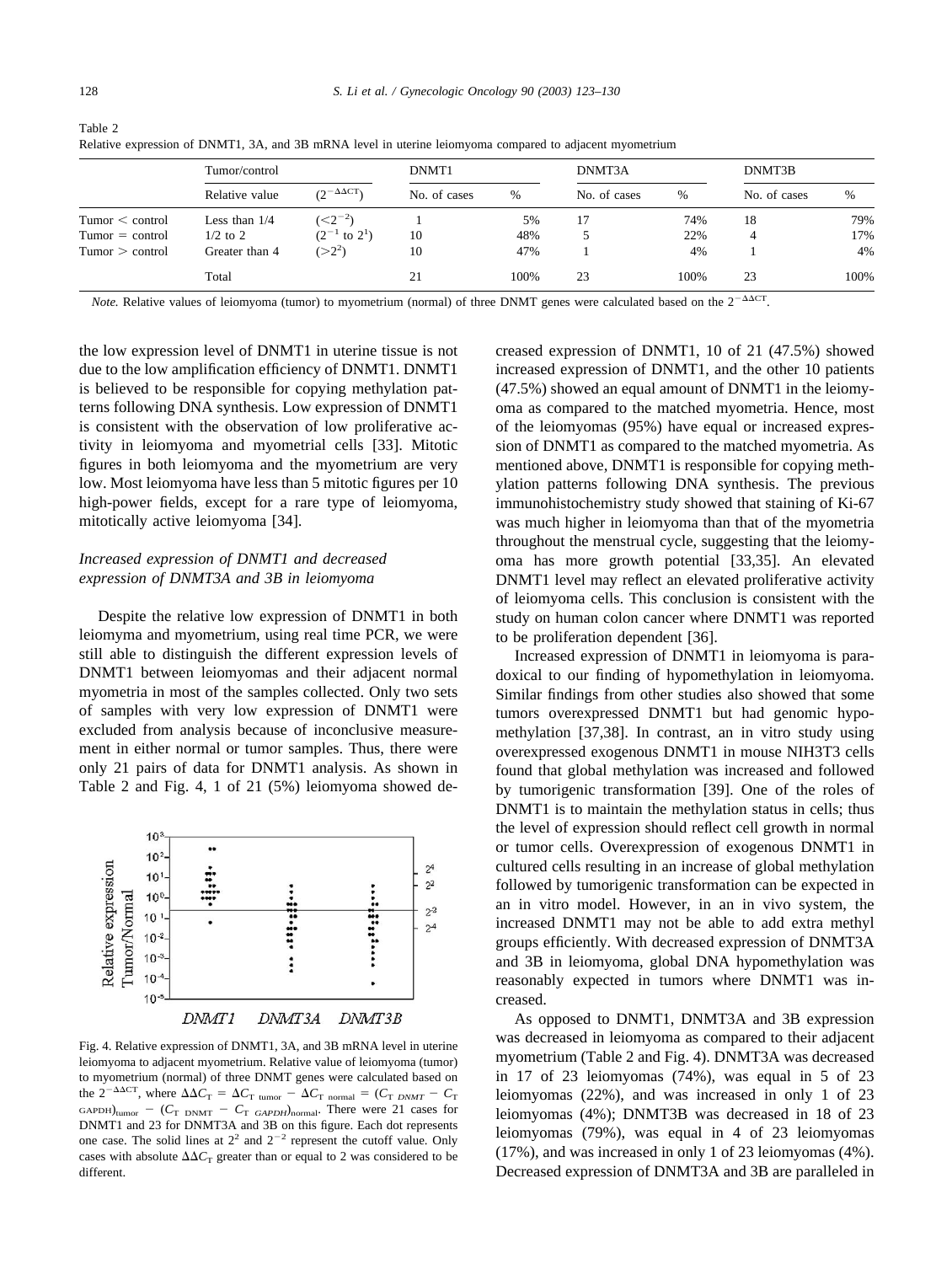<span id="page-6-0"></span>all except three cases. Activation of DNMT3A and 3B enzymes is considered to be responsible for de novo methylation, which refers to adding new methyl group to unmethylated sites. Decreased expression of both DNMT3A and 3B may contribute to the global hypomethylation of the tumor. In most cancer cells, the expression of DNMT1, 3A, and 3B was increased consistently [26,40–42]. However, there is no reported study of benign tumors, which may have different mechanisms or proliferation efficiency. Furthermore, the study showed decreased DNMT1 and increased DNMT3B on aged cells, which are low in replication efficiency [\[43\].](#page-7-0) Subnuclear distributions of DNMT1 are different from 3A and 3B. DNMT1 is associated with a nuclear replication site during S-phase, which fits the role of maintaining methylation, but DNMT3A and 3B are distributed throughout the nucleoplasm, not associated with S-phase replication [\[44\]](#page-7-0). Therefore, DNMT3A and 3B might use an alternative mechanism to methylate target DNA, and the level of DNMT1, 3A, and 3B could be induced or inhibited inconsistently in tumors. Imbalanced expression of DNMTs in uterine leiomyomas may be such a case.

In conclusion, global hypomethylation and differential expression of DNMT1, 3A, and 3B were revealed in uterine leiomyoma as compared with the matched normal myometria. A potential epigenetic mechanism of methylation modulation in the development of uterine leiomyoma is suggested. Further investigation of the expression DNMTs in patients with different hormonal status and age would help to illustrate the role of methylation in this tumor.

#### **Acknowledgments**

We thank Dr. Hua Chen, ETP, NCI, for assistance in the methylation assay and Dr. Barbara Davis, LWH, NIEHS, for her critical reading of the manuscript. This study was supported in part by a grant from the Greater New Orleans Foundation.

#### **References**

- [1] Cramer SF, Patel A. The frequency of uterine leiomyomas. Am J Clin Pathol 1990;94:435–8.
- [2] Stewart EA. Uterine fibroids. Lancet 2001;357:293–8.
- [3] Schwartz SM. Invited commentary: studying the epidemiology of uterine leiomyomata—past, present, and future. Am J Epidemiol 2001;153:27–9 discussion 30.
- [4] Wilkinson N, Rollason TP. Recent advances in the pathology of smooth muscle tumors of the uterus. Histopathology 2001;39:331– 41.
- [5] Wilcox LS, Koonin LM, Pokras R, Strauss LT, Xia Z, Peterson HB. Hysterectomy in the United States, 1988–1990. Obstet Gynecol 1994;83:549–55.
- [6] Andersen J. Factors in fibroid growth. Baillieres Clin Obstet Gynaecol 1998;12:225–43.
- [7] Nowak RA. Identification of new therapies for leiomyomas: what in vitro studies can tell us. Clin Obstet Gynecol 2001;44:327–34.
- [8] Monk M. Epigenetic programming of differential gene expression in development and evolution. Dev Genet 1995;17:188–97.
- [9] Riddihough G, Pennisi E. The evolution of epigenetics. Science 2001;293:1063.
- [10] Esteller M, Herman JG. Cancer as an epigenetic disease: DNA methylation and chromatin alterations in human tumours. J Pathol 2002; 196:1–7.
- [11] Jones PA, Laird PW. Cancer epigenetics comes of age. Nat Genet 1999;21:163–7.
- [12] Liu Y, Oakeley EJ, Sun L, Jost JP. Multiple domains are involved in the targeting of the mouse DNA methyltransferase to the DNA replication foci. Nucleic Acids Res 1998;26:1038–45.
- [13] Robertson KD, Ait-Si-Ali S, Yokochi T, Wade PA, Jones PL, Wolffe AP. DNMT1 forms a complex with Rb, E2F1 and HDAC1 and represses transcription from E2F-responsive promoters. Nat Genet 2000;25:338–42.
- [14] Yoder JA, Soman NS, Verdine GL, Bestor TH. DNA (cytosine-5) methyltransferases in mouse cells and tissues. Studies with a mechanism-based probe. J Mol Biol 1997;270:385–95.
- [15] Dong A, Yoder JA, Zhang X, Zhou L, Bestor TH, Cheng X. Structure of human DNMT2, an enigmatic DNA methyltransferase homolog that displays denaturant-resistant binding to DNA. Nucleic Acids Res 2001;29:439–48.
- [16] Hsieh CL. In vivo activity of murine de novo methyltransferases, Dnmt3a and Dnmt3b. Mol Cell Biol 1999;19:8211–8.
- [17] Lin IG, Han L, Taghva A, O'Brien LE, Hsieh CL. Murine de novo methyltransferase Dnmt3a demonstrates strand asymmetry and site preference in the methylation of DNA in vitro. Mol Cell Biol 2002; 22:704–23.
- [18] Bourc'his D, Xu GL, Lin CS, Bollman B, Bestor TH. Dnmt3L and the establishment of maternal genomic imprints. Science 2001;294:2536–9.
- [19] Ng HH, Bird A. DNA methylation and chromatin modification. Curr Opin Genet Dev 1999;9:158–63.
- [20] Fuks F, Burgers WA, Brehm A, Hughes-Davies L, Kouzarides T. DNA methyltransferase Dnmt1 associates with histone deacetylase activity. Nat Genet 2000;24:88–91.
- [21] Clark SJ, Melki J. DNA methylation and gene silencing in cancer: which is the guilty party. Oncogene 2002;21:5380–7.
- [22] Fuks F, Burgers WA, Godin N, Kasai M, Kouzarides T. Dnmt3a binds deacetylases and is recruited by a sequence-specific repressor to silence transcription. Embo J 2001;20:2536–44.
- [23] Li S, Washburn KA, Moore R, Uno T, Teng C, Newbold RR, McLachlan JA, Negishi M. Developmental exposure to diethylstilbestrol elicits demethylation of estrogen-responsive lactoferrin gene in mouse uterus. Cancer Res 1997;57:4356–9.
- [24] Detre S, Saclani Jotti G, Dowsett M. A "quickscore" method for immunohistochemical semiquantitation: validation for oestrogen receptor in breast carcinomas. J Clin Pathol 1995;48:876–8.
- [25] Balaghi M, Wagner C. DNA methylation in folate deficiency: use of CpG methylase. Biochem Biophys Res Commun 1993;193:1184–90.
- [26] Lin CH, Hsieh SY, Sheen IS, Lee WC, Chen TC, Shyu WC, Liaw YF. Genome-wide hypomethylation in hepatocellular carcinogenesis. Cancer Res 2001;61:4238–43.
- [27] Leonhardt H, Cardoso MC, DNA methylation, nuclear structure, gene expression and cancer. J Cell Biochem 2000; Suppl: 78–83.
- [28] Li S, McLachlan JA. Estrogen-associated genes in uterine leiomyoma. Ann NY Acad Sci 2001;948:112–20.
- [29] Cesen-Cummings K, Copland JA, Barrett JC, Walker CL, Davis BJ. Pregnancy, parturition, and prostaglandins: defining uterine leiomyomas. Environ Health Perspect 2000;108(Suppl 5):817–20.
- [30] Dixon D, He H, Haseman JK. Immunohistochemical localization of growth factors and their receptors in uterine leiomyomas and matched myometrium. Environ Health Perspect 2000;108(Suppl 5):795–802.
- [31] Esteller M. Epigenetic lesions causing genetic lesions in human cancer. Promoter hypermethylation of DNA repair genes. Eur J Cancer 2000;36:2294–300.